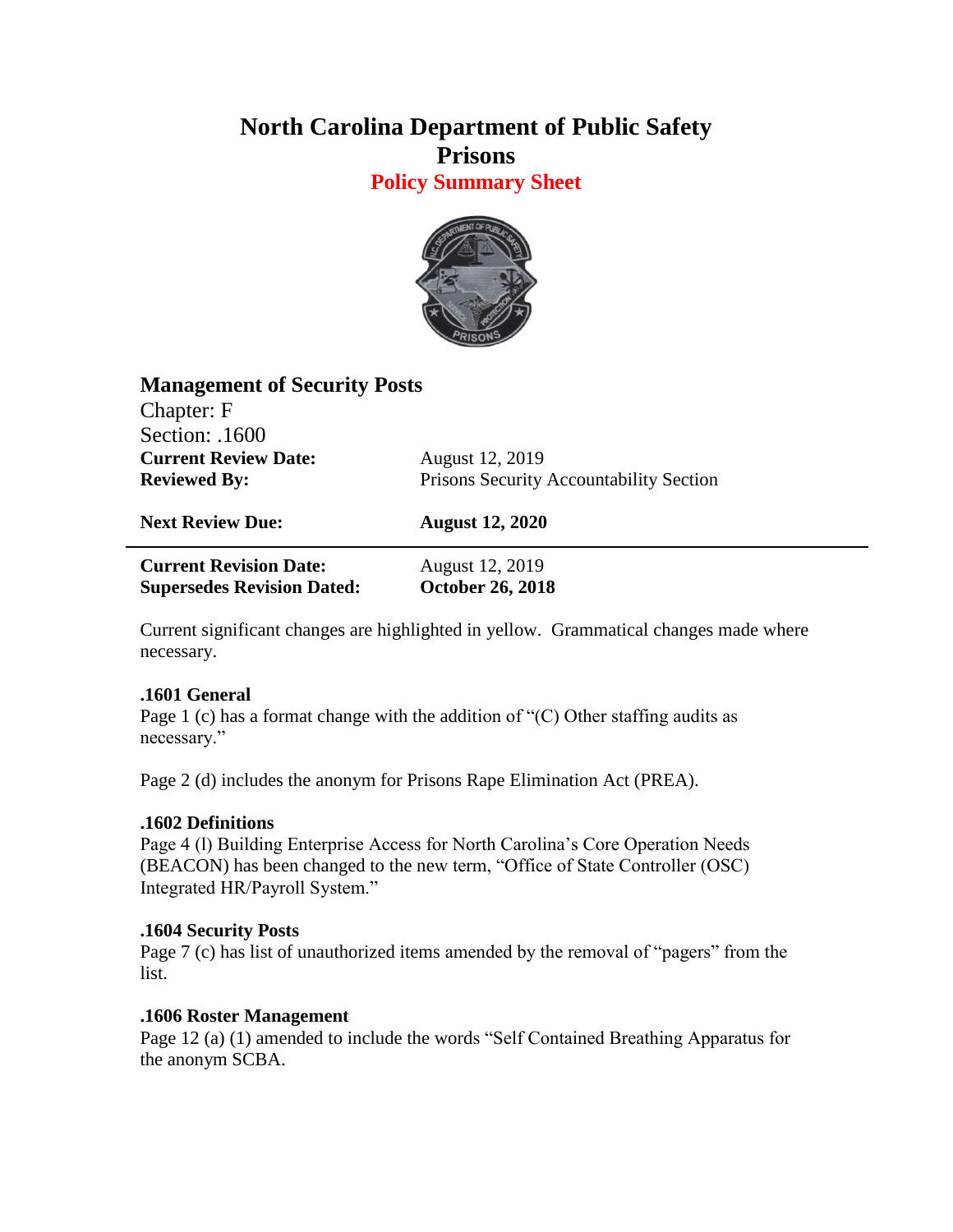Page 13 (c) Annual Leave reference changed from "(Refer to The Department of Public Safety Human Resources Manual for the full policy governing annual leave)" to "(Refer to DPS-HR-300-01 Approved Leave policy for additional information regarding annual leave).

#### **.1609 Gender Specific Posts**

Page 16 language has been amended to provide clarity on standards by now stating, "These standards apply to male facilities. Female facilities may use these standards as a general guide but may have to specify more gender specific posts based on operational needs."

Pages 16-17 (5) language has been changed clarifying the appropriate privacy screening is provided to obscure "the view of breasts, genitalia and buttocks."

Page 17 (b) Control Housing section has been amended to reflect current terminology removing "segregation" and adding "restrictive housing for administrative purposes" and "restrictive housing for disciplinary purposes." Also on page 17, (c) (1) was modified with the removal of "in the case of females."

Page 18 (d) (1) was revised by removal of statement, "If the transporting officer is likely to be required to conduct a complete search of the offender, the transporting officer must be the same gender as the offender." Page 18 (g) was changed with the removed of "…to the sex of the offender," and the addition of "Offenders received at male facilities will be strip searched by male Officers and female offenders received at female facilities will be strip searched by female officers."

Page 19 (j) Search of Offenders, (1), (2), (3) were rewritten to now read, (1) "Routine, clothed (pat/frisk) searches of male offenders may be conducted by Correctional Officers of either gender. (2) Routine, clothed (pat/frisk) searches of offenders housed in female facilities will be conducted by female Correctional Officers. Routine, clothed (pat/frisk) searches of offenders housed in female facilities will only be conducted by male staff during an exigent circumstances as determined by the shift supervisor. In such cases, the staff conducting the search will thereafter submit a statement by witness form explaining the exigent circumstances that justified the search exception. A supervisor will be responsible for completing an Incident Report. (3) Absent exigent circumstances, complete (strip) searches of offenders housed in a female facility will be conducted by female Correctional Officers and complete (strip) searches of offenders housed in a male facility will be conducted by male Correctional Officers. Complete (strip) searches may be conducted by Correctional Officers of a different gender from the offender only under exigent circumstances as determined by the shift supervisor. In such cases, the staff conducting the search will thereafter submit a statement by witness form explaining the exigent circumstances that justified the search exception. A supervisor will be responsible for completing an Incident Report. (4) Searches of offenders shall not be conducted for the purpose of determining the person's genital status as if relates to transgender or intersex. Reference to Health Care Policy removed.